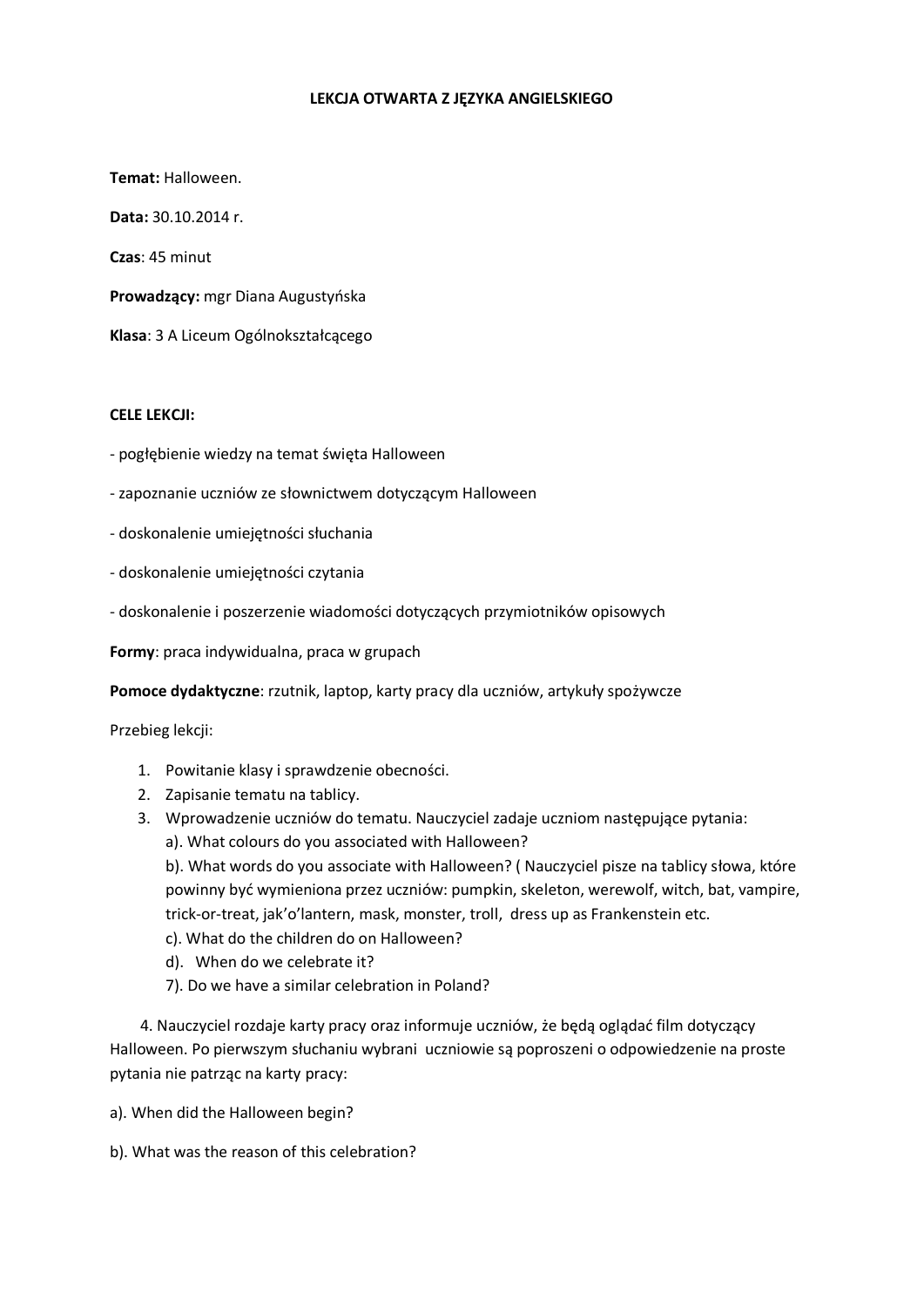5. Nastepnie uczniowie są poproszeni o zerknięcie na kartę dotyczącą pytań do wysłuchanego tekstu. Nauczyciel wyznacza osoby do odpowiedzi.

6. Nastepnie nauczyciel puszcza nagranie raz jeszcze prosząc uczniów o uzupełnienie luk w tekście. Po wysłuchaniu, nauczyciela sprawdza poprawność wykonania zadania wybierając różne osoby w klasie.

7. Nauczyciel wyjaśnia trudniejsze słownictwo zapisując je na tablicy.

8. Nauczyciel dzieli uczniów na 3-4 grupy oraz wyjaśnia, że uczniowie będą grać w grę, WHO AM I?" Każda z grup otrzymuje zestaw kart – pytań. Nauczyciel wyjaśnia polecenie zadania, które polega na tym, że uczniowie losują kolejno karty czytają ich opis a pozostałe osoby z grupy mają odgadnąć w kogo wcieliła się osoba prezentująca daną kartę. Uczniowie zapoznają się ze słownictwem charakterystycznym dla święta Halloween, poszerzają swój słownik leksykalny.

9. Nauczyciel nadzoruje przebieg gry w poszczególnych grupach. Na zakończenie zadania wręcza 3 wybranym osobom w grupie kartę z nazwą danej postaci. Wybrani uczniowie musza sami, bez podpowiedzi zaprezentować opis danej postaci. Nauczyciel decyduje o tym, czy grupa zdobędzie punkt, jeśli opis był poprawny.

10. Nauczyciel informuie uczniów o koleinym zadaniu dla grup – What's for dinner? Wyselekcjonowana przez grupę osoba podchodzi o magicznego kociołka i wkłada do niego rękę losując jedną rzecz. Uczeń musi opisać dotykany przedmiot stosując jak największa ilość przymiotników opisujących dotyk np.

## Sticky, spongy, moist, watery, greasy, hard, soft, tender, lumpy, mushy, powdery, slimy, stringy, elastic, stretchy, coarse, crisp, juicy,

Patrząc na menu musi odgadnąć co będzię "serwował" swojej grupie. Na tablicy nauczyciel wcześniej rozpisał:

### **MENU:**

Witch's eyeball

Frankenstein's fingernails

Witch's noses

### Dried ears

**Bat toenails** 

Troll's brain

Worms

Mummy's teeth

Witch's hair

Witch's intestines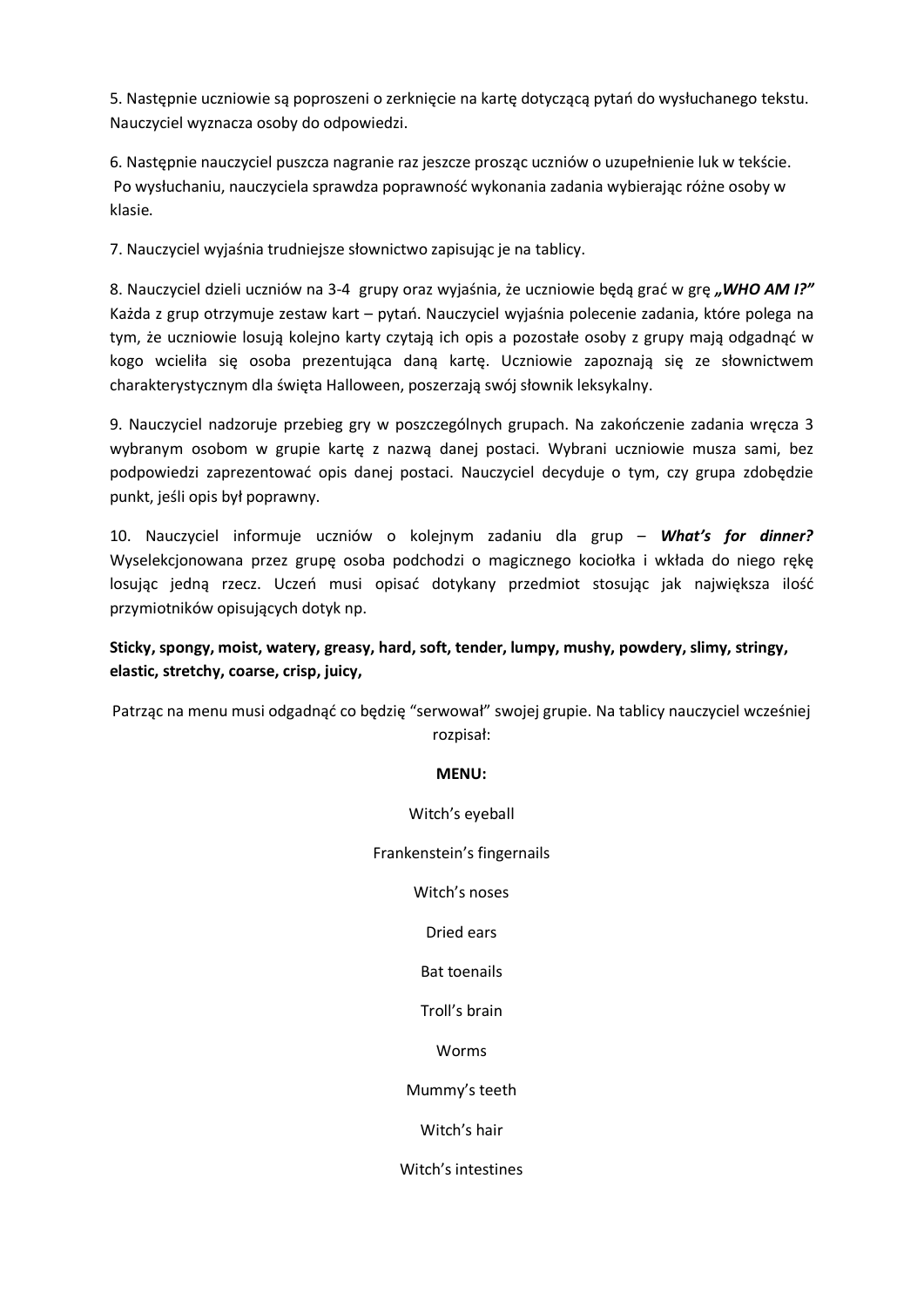Jeśli uczeń użyje co najmniej 2 przymiotników opisujących dotyk grupa otrzymuje punkt.

11. Nauczyciel podsumowuje lekcję prosząc uczniów o zapisanie na karteczkach 3 najtrudniejszej dla nich słówek. Nauczyciel zadaje również pytania podsumowujące lekcję np.

- When is Halloween celebrated?

- What are its symbols?

- Who brought this celebration to America?
- What do the children do during Halloween?
- 12. Nauczyciel zadaje pracę domową

Załączniki:

Film:

https://www.youtube.com/watch?v=R-VRAemIvbI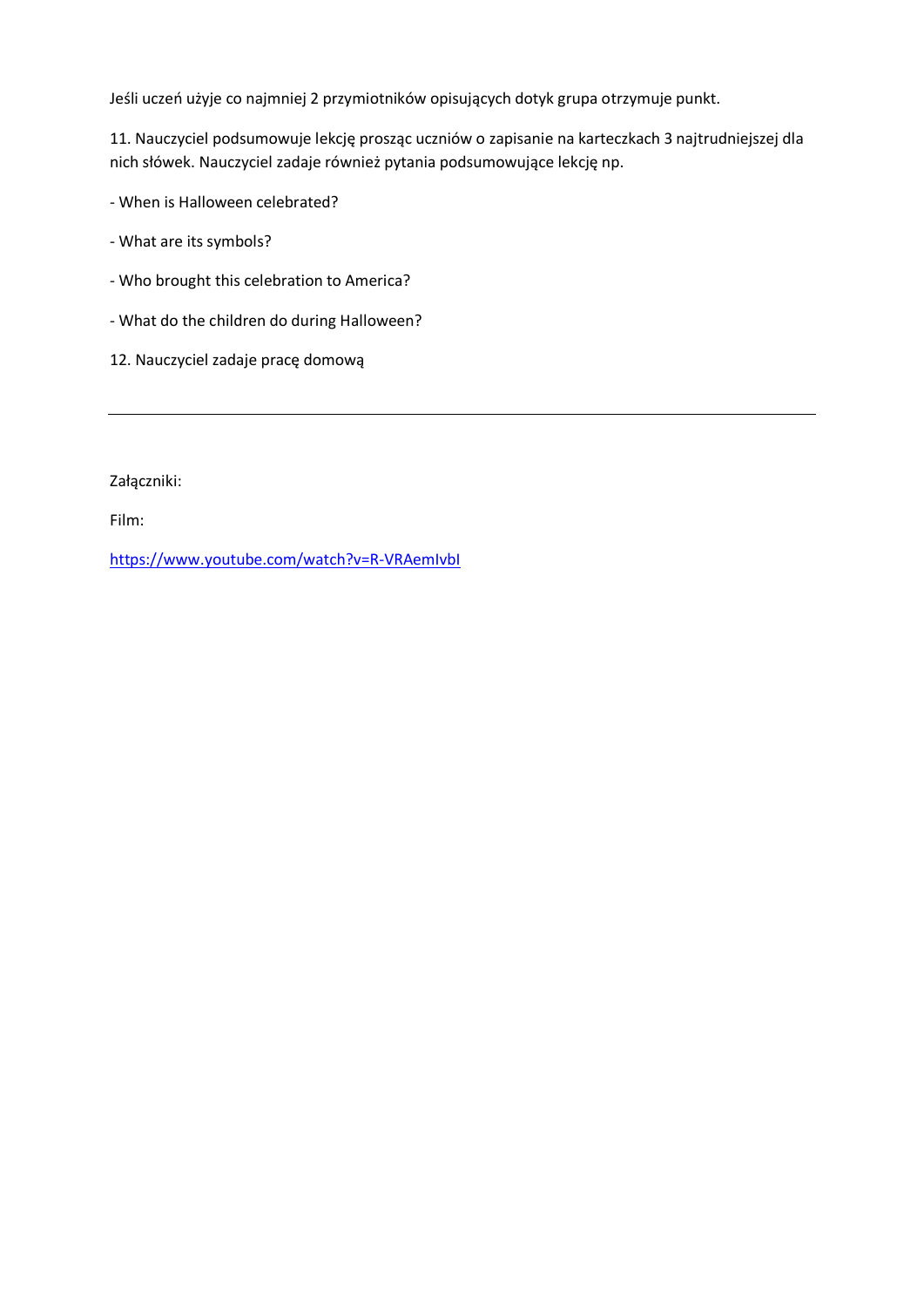# Halloween History - from National Geographic

http://www.youtube.com/watch?v=R-VRAemIvbI

Watch the documentary and answer the questions:

- I. When did it all begin? What was the celebration for?
- II. Why were bonfires lit?
- III. The expression "frown on" in this passage means:

"... But, as the Catholic Church's influence grew in Europe, it frowned on the pagan rituals like 'Samhain'"....

- a). keep something away b). give an angry look c). scare
- IV. What do the Halloween and All Saints' Day have in common?
- V. Which of the bellow were Irish customs mentioned by the narrator?
	- \* bubbing for apples
	- \* baking pumpkin pies
	- \* playing pranks
	- \* asking for candies
	- \* playing soccer
	- \* having costume parties
	- \* hanging jack-o-lanterns
- VI. What happened to the tradition over the years?

What did store keepers and neighbours do to make the situation better?

VII. What is the holiday greeting nowadays?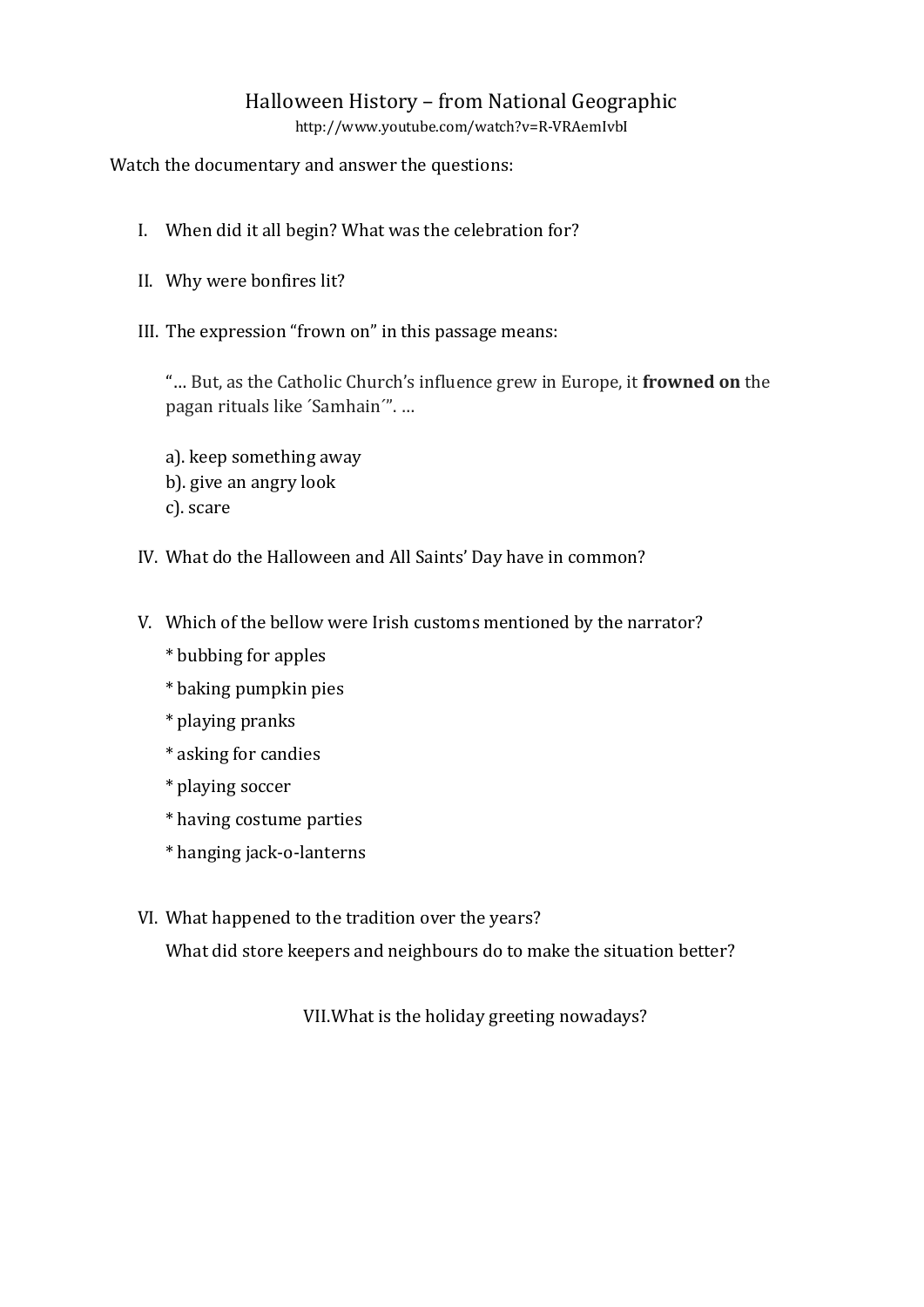#### VIII. Halloween History - from National Geographic

bubbing for apples, trick or treat, designated, stitched together with, frowned on, gathered, pranksters, stitched, merge, October 31<sup>st</sup>, influence, keep them away, faithful, afterlife, pranks, wave, encouraged, veil, famine

From communion with the dead to pumpkins and 1) [16]. Halloween is a patchwork holiday, 2) cultural, religious and occult traditions that span centuries. It all began with the Celts, a people whose culture had spread across Europe, more than 2,000 years ago. 3). was the day they celebrated the end of the harvest season, in a festival called "Samhain". That night also marked the Celtic new year, it was considered a time "between years", a magical time when the ghosts of the dead watched the Earth. "It was the time when the 4). between death and life was supposed to be at its thinnest". On as the Catholic Church's 7). \_\_\_\_\_\_\_\_\_\_\_\_\_\_\_ grew in Europe, it 8). the pagan rituals like "Samhain". In the 7th Century, the November 1st was 10). The "All Saints' Day", to honor martyrs and the deceased 11). \_\_\_\_\_\_\_\_\_\_\_\_\_\_\_\_\_\_\_\_\_. "Both of these holidays had to do with the 12). \_\_\_\_\_\_\_\_\_\_\_\_\_\_\_\_\_\_\_\_\_\_\_, and about survival after death. It was a calculated move on the part of the Church, to bring more people into the fold. All Saints' Day was known then as "Hallowmas". "Hallow" means "holy" or "saintly", so the translation is roughly- "Mass of the Saints". The night before October 31st was "All Hallows' Eve", which gradually morphed into "Halloween". The holiday came to America with the 13). of Irish immigrants during the potato 14) \_\_\_\_\_\_\_\_\_\_\_\_\_\_\_ of the 1840s. They brought several of their holiday customs with them, including 15). **The absolute Community** and playing tricks on neighbors, like removing gates from wouldn't be recognized. But over the years, the tradition of harmless tricks grew into outright vandalism. "Back in the 1930s, it really became a dangerous holiday, and there was such hooliganism and vandalism. "Trick-or-treating" was originally an extortion